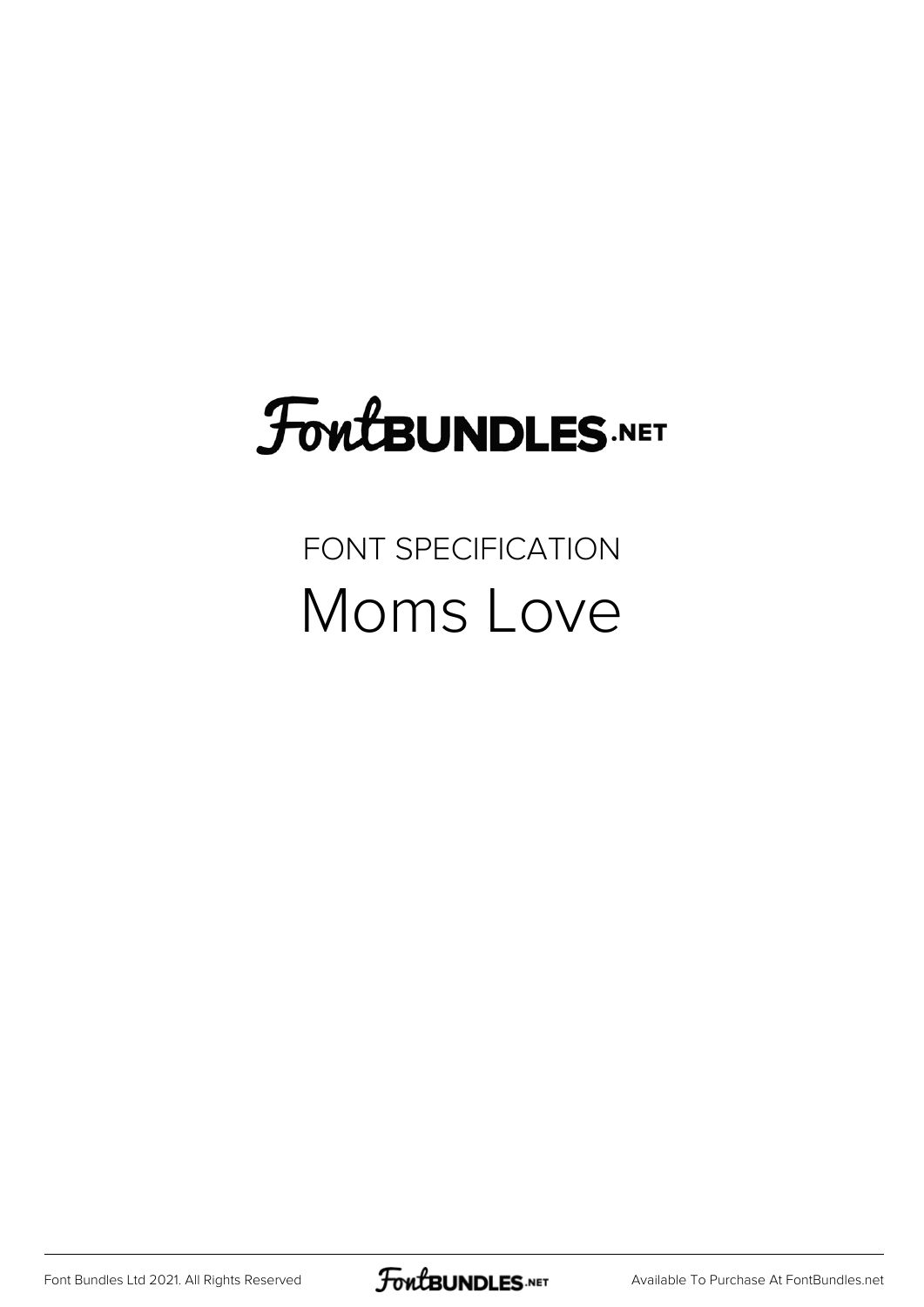#### Moms Love - Regular

**Uppercase Characters** 

## ABCDEJGHIJKIMNOPQ RSTUVWXYZ

Lowercase Characters

# $\alpha\beta c\alpha\ell e\ell g$ hijklmnopqret  $uv^{\downarrow}w^{\downarrow}y^{\downarrow}$

**Numbers** 

### 0123456789

**Punctuation and Symbols** 



 $\overline{ }$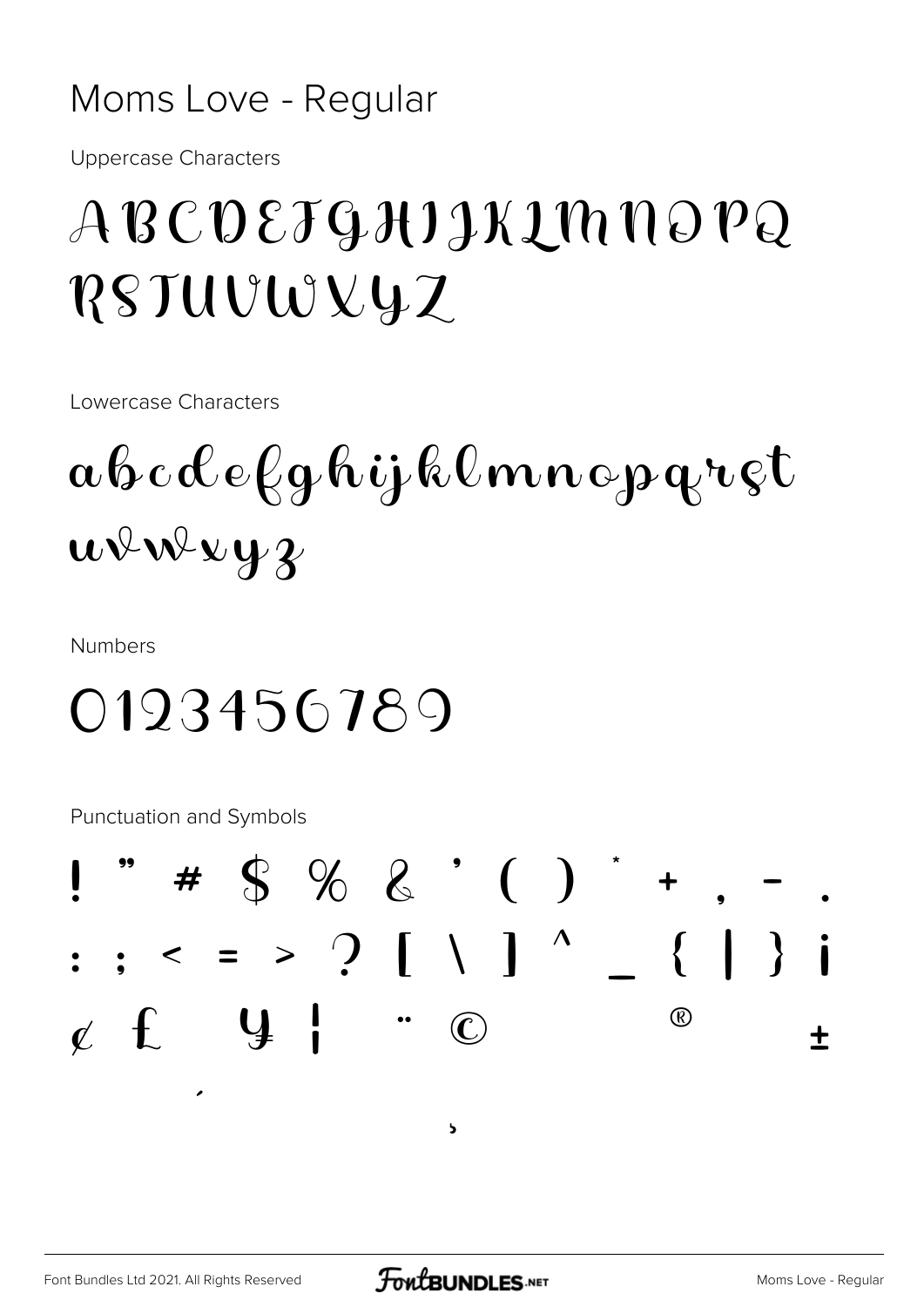All Other Glyphs

# À Á Â Ã Ä Å Æ Ç È  $\acute{\epsilon}$   $\acute{\epsilon}$   $\acute{\epsilon}$   $\acute{\epsilon}$   $\acute{\epsilon}$   $\acute{\epsilon}$   $\acute{\epsilon}$   $\acute{\epsilon}$   $\acute{\epsilon}$   $\acute{\epsilon}$   $\acute{\epsilon}$   $\acute{\epsilon}$   $\acute{\epsilon}$   $\acute{\epsilon}$   $\acute{\epsilon}$   $\acute{\epsilon}$   $\acute{\epsilon}$   $\acute{\epsilon}$   $\acute{\epsilon}$   $\acute{\epsilon}$   $\acute{\epsilon}$   $\acute{\epsilon}$   $\acute{\epsilon}$   $\acute{\epsilon}$   $\acute{\epsilon}$   $\acute{\epsilon}$   $\acute{\epsilon}$   $\acute{\epsilon$ Ò Ó Ô Õ Ö × Ø Ù Ú Û Ü Ý Þ ß à á â ã ä å æ ç è é ê ë ì í î ï ð ñ ò ó ô õ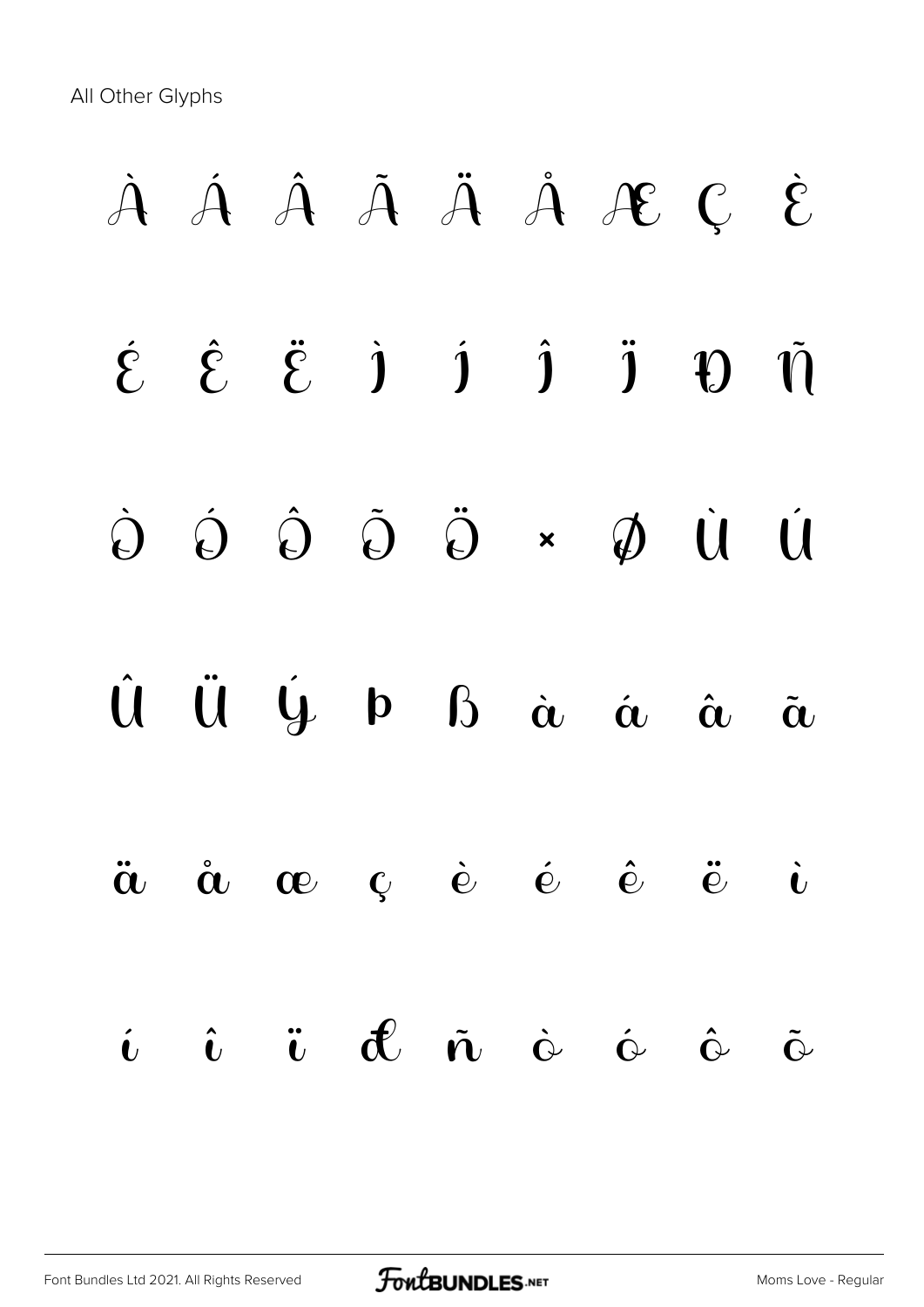#### $\ddot{\text{o}}$   $\div$   $\phi$   $\dot{u}$   $\dot{u}$   $\dot{u}$   $\ddot{u}$   $\dot{y}$   $\phi$







 $\epsilon$   $n_{\rm o}$   $m$  $f$ 

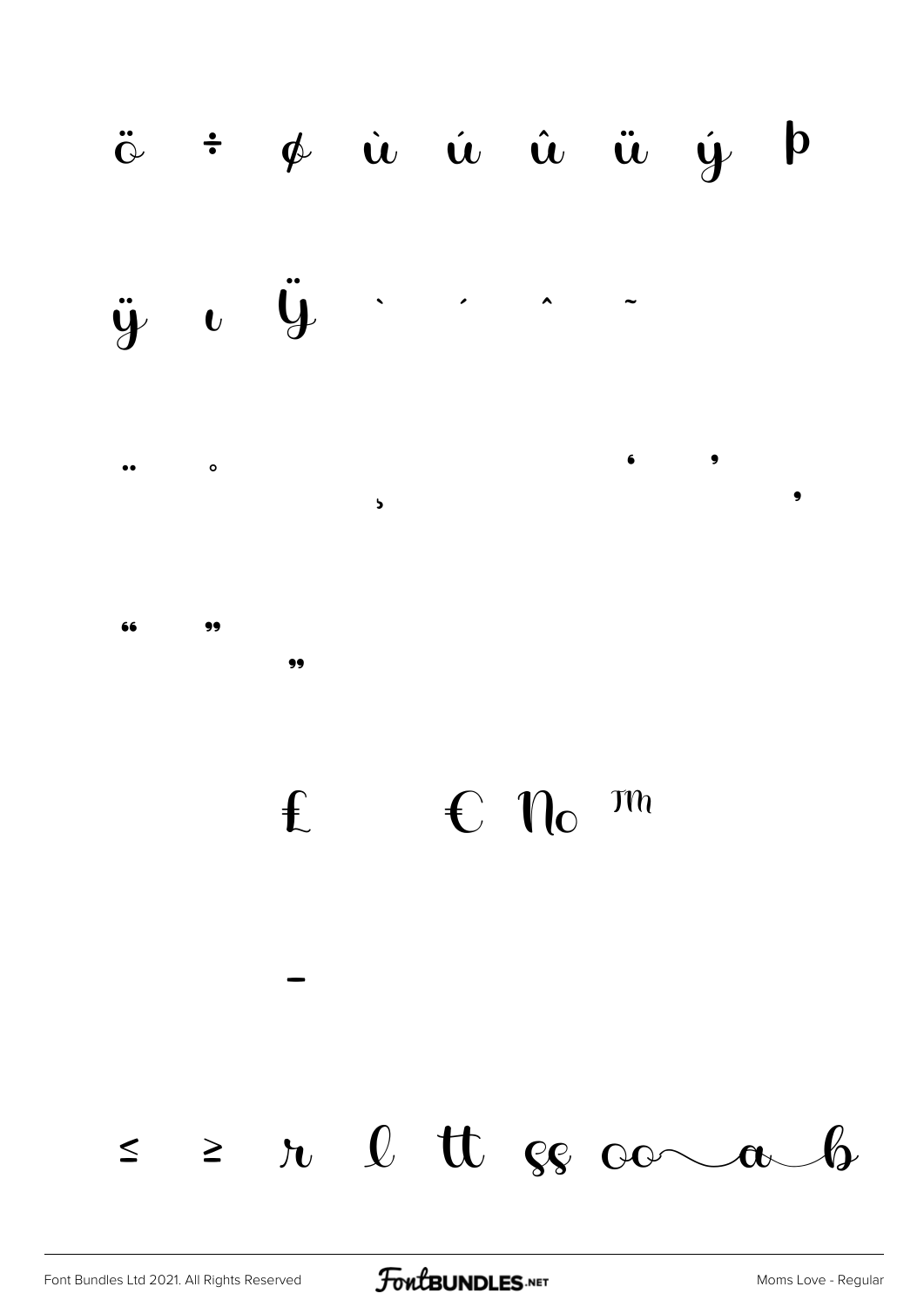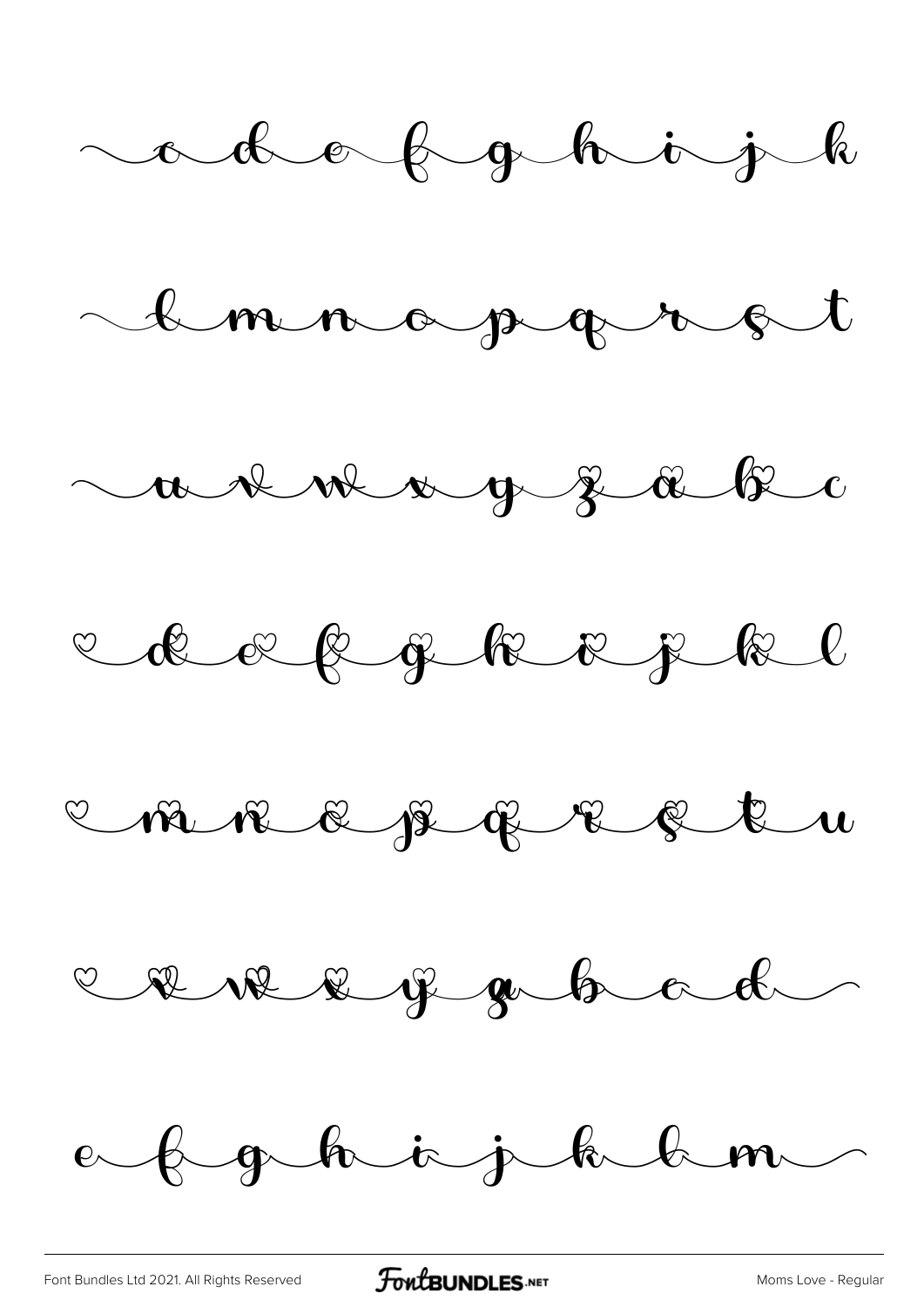